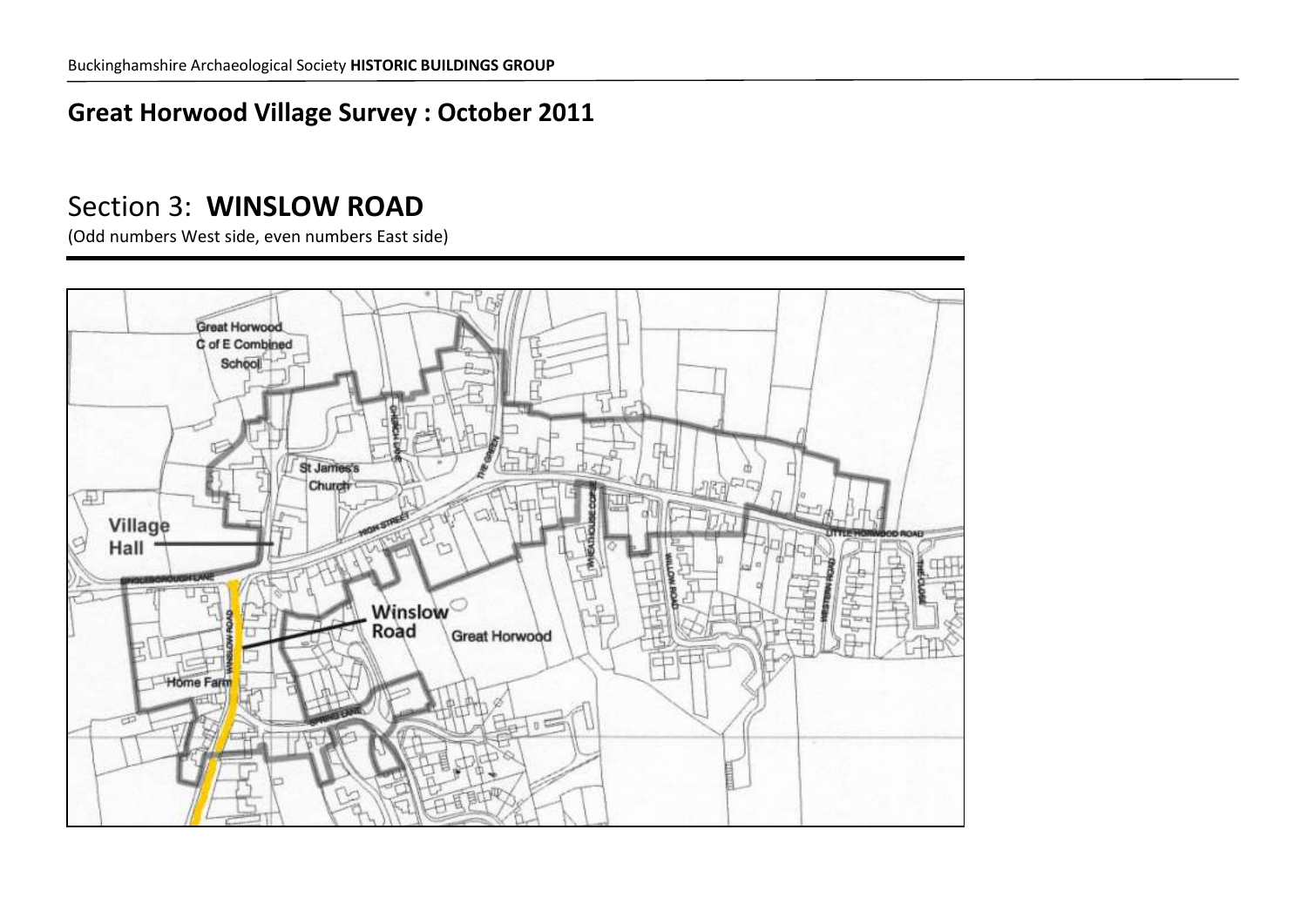#### **The Swan**

| <b>HOUSE NO/NAME:</b>                  | The Swan                                                                                           |
|----------------------------------------|----------------------------------------------------------------------------------------------------|
| STREET:                                | 1 Winslow Road                                                                                     |
| <b>BUILDING USE:</b>                   | <b>Public House</b>                                                                                |
| <b>CONVERTED FROM EARLIER USE?</b>     | No                                                                                                 |
| <b>PERIOD:</b>                         | C18                                                                                                |
| <b>PLANFORM:</b>                       | Gable and chimney, single-storey gabled extension to left, two-                                    |
|                                        | storey extension to rear. Two storeys plus attic.                                                  |
| STYLE:                                 | Vernacular with classical door frame                                                               |
| <b>BUILDING/CLADDING MATERIALS:</b>    | Rendered with brick plinth                                                                         |
| <b>ROOFING MATERIALS:</b>              | Natural slate                                                                                      |
| <b>ROOF FORM:</b>                      | Gable-ended, with chimney stacks to right and at rear.                                             |
| <b>OTHER FEATURES/INFORMATION:</b>     | Central doorway with classical door frame and hood. Two-storey<br>canted bay windows to each side. |
| <b>CONDITION:</b>                      | Good                                                                                               |
| NOTES: Listed Grade 2 (number 1213759) |                                                                                                    |



### **Old Swan House, 3 Winslow Road**

| <b>HOUSE NO/NAME:</b>               | Old Swan House                                                        |
|-------------------------------------|-----------------------------------------------------------------------|
| STREET:                             | <b>3 Winslow Road</b>                                                 |
| <b>BUILDING USE:</b>                | <b>Residential</b>                                                    |
| <b>CONVERTED FROM EARLIER USE?</b>  | No.                                                                   |
| <b>PERIOD:</b>                      | 1850-1900                                                             |
| <b>PLANFORM:</b>                    | Gabled with end chimneys and rear wing. Two storeys.                  |
| STYLE:                              | 'Victorian villa'                                                     |
| <b>BUILDING/CLADDING MATERIALS:</b> | Yellow brick with red-brick decorative band, segmented lintels and on |
|                                     | gable-end walls.                                                      |
| <b>ROOFING MATERIALS:</b>           | Natural slate                                                         |
| <b>ROOF FORM:</b>                   | Gable ended, low-pitched                                              |
| <b>OTHER FEATURES/INFORMATION:</b>  | Rear wing and later single-storey extension to left.                  |
| <b>CONDITION:</b>                   | Good                                                                  |
| <b>NOTES:</b>                       |                                                                       |

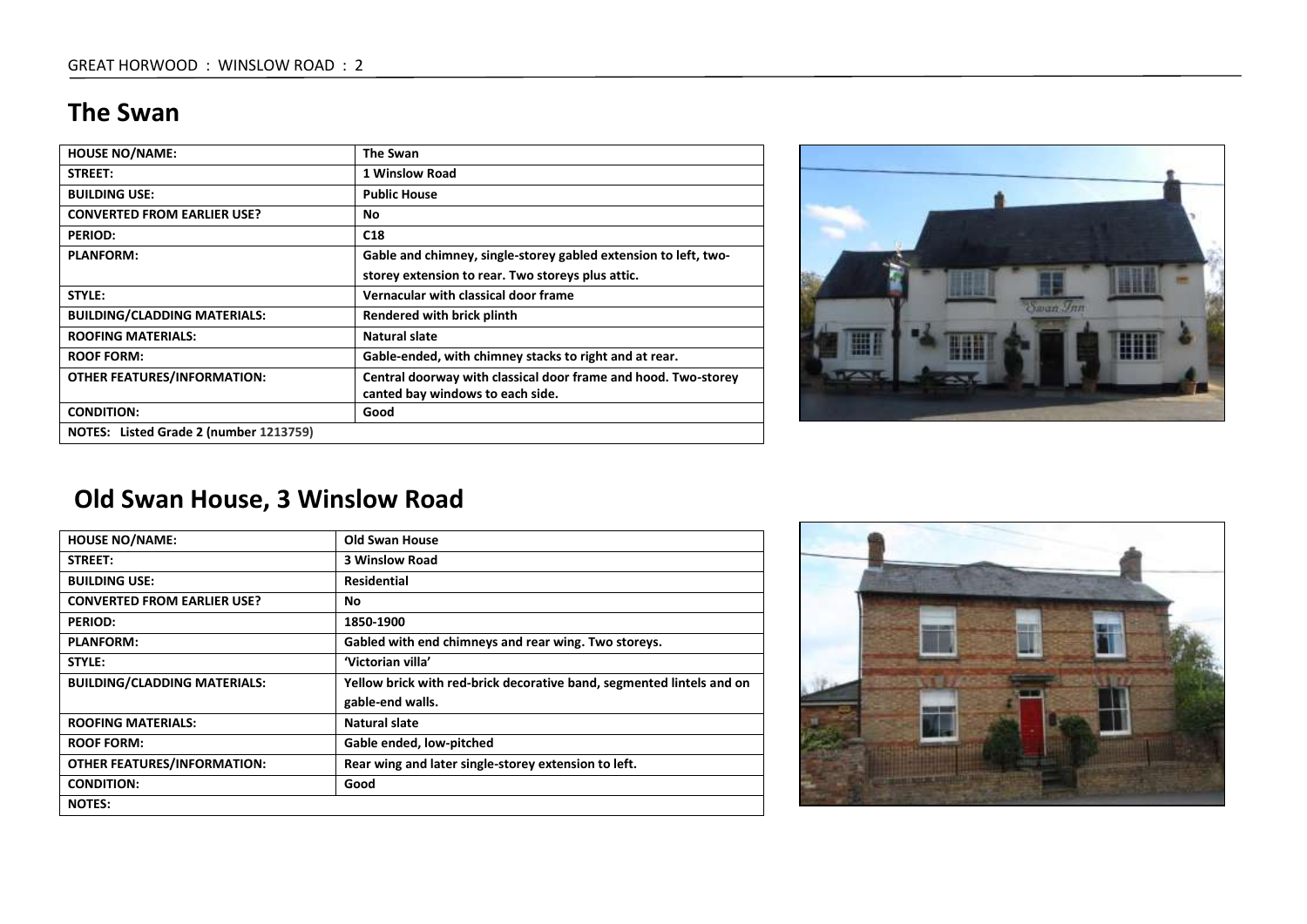#### **5 Winslow Road**

| <b>HOUSE NO/NAME:</b>               | 5                                                            |
|-------------------------------------|--------------------------------------------------------------|
| STREET:                             | <b>Winslow Road</b>                                          |
| <b>BUILDING USE:</b>                | <b>Residential</b>                                           |
| <b>CONVERTED FROM EARLIER USE?</b>  | <b>Originally three cottages</b>                             |
| PERIOD:                             | 1800-1850                                                    |
| PLANFORM:                           | <b>Originally terraced</b>                                   |
| STYLE:                              | 'C19 workers' cottsages'                                     |
| <b>BUILDING/CLADDING MATERIALS:</b> | <b>Rendered brick</b>                                        |
| <b>ROOFING MATERIALS:</b>           | Natural slate                                                |
| <b>ROOF FORM:</b>                   | Gable ended, low-pitched                                     |
| OTHER FEATURES/INFORMATION:         | Two chimneys, modern replacement sash windows. Modern porch. |
| CONDITION:                          | Good                                                         |
| NOTES:                              |                                                              |



# **Wheelwright Cottage, 9 Winslow Road**

| <b>HOUSE NO/NAME:</b>              | <b>Wheelwright Cottage</b>                                            |
|------------------------------------|-----------------------------------------------------------------------|
| STREET:                            | 9 Winslow Road                                                        |
| <b>BUILDING USE:</b>               | Residential                                                           |
| <b>CONVERTED FROM EARLIER USE?</b> | No                                                                    |
| PERIOD:                            | C19? Difficult to date due to over-modernisation                      |
| PLANFORM:                          | <b>Gabled with chimney</b>                                            |
| STYLE:                             | Vernacular                                                            |
| BUILDING/CLADDING MATERIALS:       | Local stone, with stucco on right-hand gable to resemble stone        |
| <b>ROOFING MATERIALS:</b>          | Plain clay tiles. Recently re-roofed. Steeply pitched.                |
| ROOF FORM:                         | Gable ended with single chimney to left                               |
| OTHER FEATURES/INFORMATION:        | Brickwork visible at left corner. No original features except perhaps |
|                                    | doorframe.                                                            |
| CONDITION:                         | Good.                                                                 |
| NOTES:                             |                                                                       |
|                                    |                                                                       |

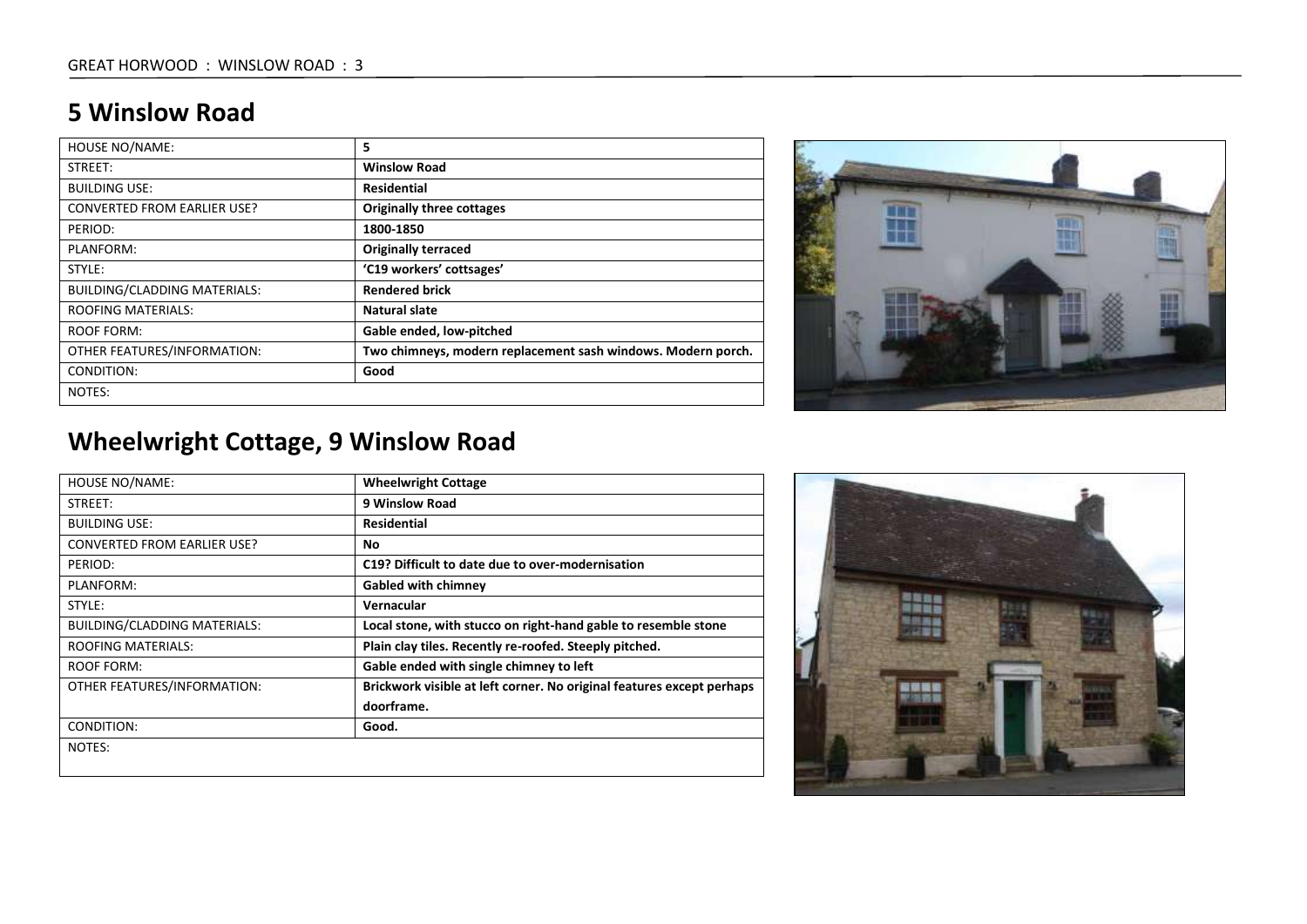## **Stonecroft, 11 Winslow Road**

| <b>HOUSE NO/NAME:</b>               | <b>Stonecroft</b>                                                         |
|-------------------------------------|---------------------------------------------------------------------------|
| STREET:                             | 11 Winslow Road                                                           |
| <b>BUILDING USE:</b>                | <b>Residential</b>                                                        |
| <b>CONVERTED FROM EARLIER USE?</b>  | Possible an earlier farmhouse                                             |
| PERIOD:                             | C18? Difficult to date due to over-restoration                            |
| PLANFORM:                           | Gable and chimneys, with C19 extension at rear                            |
| STYLE:                              | Vernacular                                                                |
| <b>BUILDING/CLADDING MATERIALS:</b> | Rendered                                                                  |
| <b>ROOFING MATERIALS:</b>           | Natural slate, low-pitched                                                |
| ROOF FORM:                          | Gable ended                                                               |
| OTHER FEATURES/INFORMATION:         | Set at a slight angle to no.9, which stands to its left and closer to the |
|                                     | road – indicating that no.11 is earlier? Vestiges of yard at rear.        |
| CONDITION:                          | Good                                                                      |
| NOTES:                              |                                                                           |



#### **The Firs, 13 Winslow Road**

| HOUSE NO/NAME:                     | <b>The Firs</b>                                                            |
|------------------------------------|----------------------------------------------------------------------------|
| STREET:                            | <b>13 Winslow Road</b>                                                     |
| <b>BUILDING USE:</b>               | Residential                                                                |
| <b>CONVERTED FROM EARLIER USE?</b> | No                                                                         |
| PERIOD:                            | 1800-1850                                                                  |
| PLANFORM:                          | Three bays with central door, plus two later extensions                    |
| STYLE:                             | <b>Classical</b>                                                           |
| BUILDING/CLADDING MATERIALS:       | Painted brick, possibly Flemish Bond, but extensions in stretcher<br>bond. |
| <b>ROOFING MATERIALS:</b>          | Natural slate, low-pitched                                                 |
| ROOF FORM:                         | Hipped, with off-centre chimney stack                                      |
| OTHER FEATURES/INFORMATION:        | Right-hand extension has former arched doorway, now blocked                |
| CONDITION:                         | Good                                                                       |
| NOTES:                             |                                                                            |

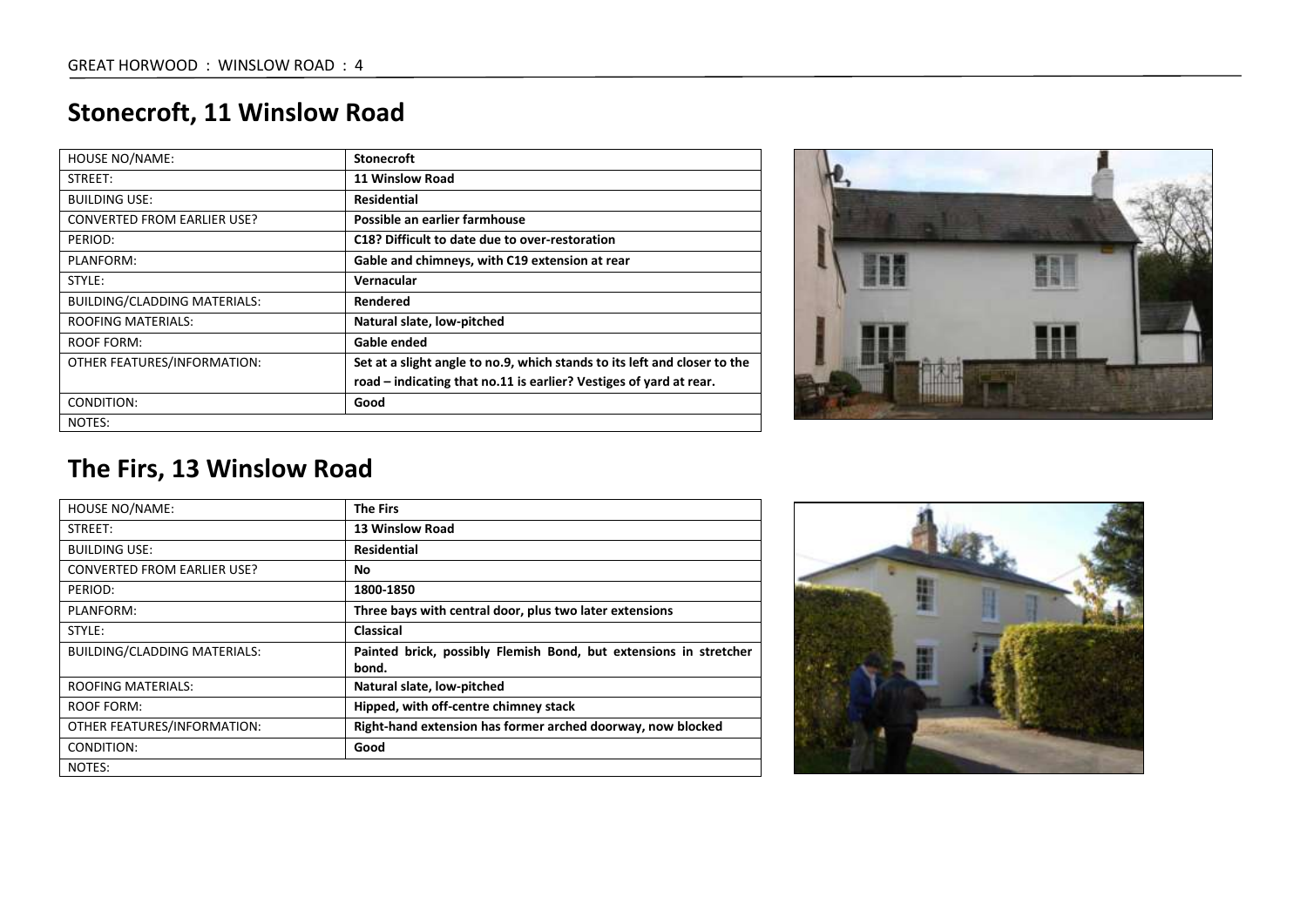#### **17 Winslow Road**

| <b>HOUSE NO/NAME:</b>                                                                                              | 17                                                                                                        |
|--------------------------------------------------------------------------------------------------------------------|-----------------------------------------------------------------------------------------------------------|
| STREET:                                                                                                            | <b>Winslow Road</b>                                                                                       |
| <b>BUILDING USE:</b>                                                                                               | Residential                                                                                               |
| <b>CONVERTED FROM EARLIER USE?</b>                                                                                 | No.                                                                                                       |
| PERIOD:                                                                                                            | C <sub>18</sub> ?                                                                                         |
| PLANFORM:                                                                                                          | Two-storey detached, two bays with central front door                                                     |
| STYLE:                                                                                                             | Vernacular                                                                                                |
| BUILDING/CLADDING MATERIALS:                                                                                       | <b>Rendered and painted</b>                                                                               |
| <b>ROOFING MATERIALS:</b>                                                                                          | <b>Thatch</b>                                                                                             |
| ROOF FORM:                                                                                                         | Half-hipped with external end chimneys                                                                    |
| OTHER FEATURES/INFORMATION:                                                                                        | Small brick extension offset at rear of left-hand gable, of single-                                       |
|                                                                                                                    | storey with slate roof (lean-to, then pitched beyond gable). Boarded                                      |
|                                                                                                                    | detached building at rear with brick plinth and pitched slate roof.                                       |
| CONDITION:                                                                                                         | Good                                                                                                      |
| NOTES: Gable end to road. Property boundaries indicate an 'intake' from the highway (also nos.19 and 21). Formerly |                                                                                                           |
|                                                                                                                    | an alehouse named The Ewe and Lamb (Terrier attached to New College Estate map 1855, in Oxford University |
| Archives).                                                                                                         |                                                                                                           |



#### **19 Winslow Road**

| <b>HOUSE NO/NAME:</b>                                                                                          | 19                                                                    |
|----------------------------------------------------------------------------------------------------------------|-----------------------------------------------------------------------|
| STREET:                                                                                                        | <b>Winslow Road</b>                                                   |
| <b>BUILDING USE:</b>                                                                                           | Residential                                                           |
| <b>CONVERTED FROM EARLIER USE?</b>                                                                             | No                                                                    |
| PERIOD:                                                                                                        | 1850-1900. Plaque on right-hand gable says '1872'                     |
| PLANFORM:                                                                                                      | Two-storey detached, two bays with central doorway. Rear              |
|                                                                                                                | extension under pitched roof to side side, with lower storey heights. |
| STYLE:                                                                                                         | Vernacular                                                            |
| <b>BUILDING/CLADDING MATERIALS:</b>                                                                            | White-painted brick with 3-brick upper-floor string course and        |
|                                                                                                                | denticulated brick course to eaves.                                   |
| <b>ROOFING MATERIALS:</b>                                                                                      | Natural slate                                                         |
| ROOF FORM:                                                                                                     | Gable-ended with two internal chimneys. Low-pitched.                  |
| OTHER FEATURES/INFORMATION:                                                                                    | Original sash windows. Modern lean-to porch.                          |
| CONDITION:                                                                                                     | Good                                                                  |
| NOTES: Faces on to road; property boundaries indicate an 'intake' from the highway (along with nos.17 and 21). |                                                                       |

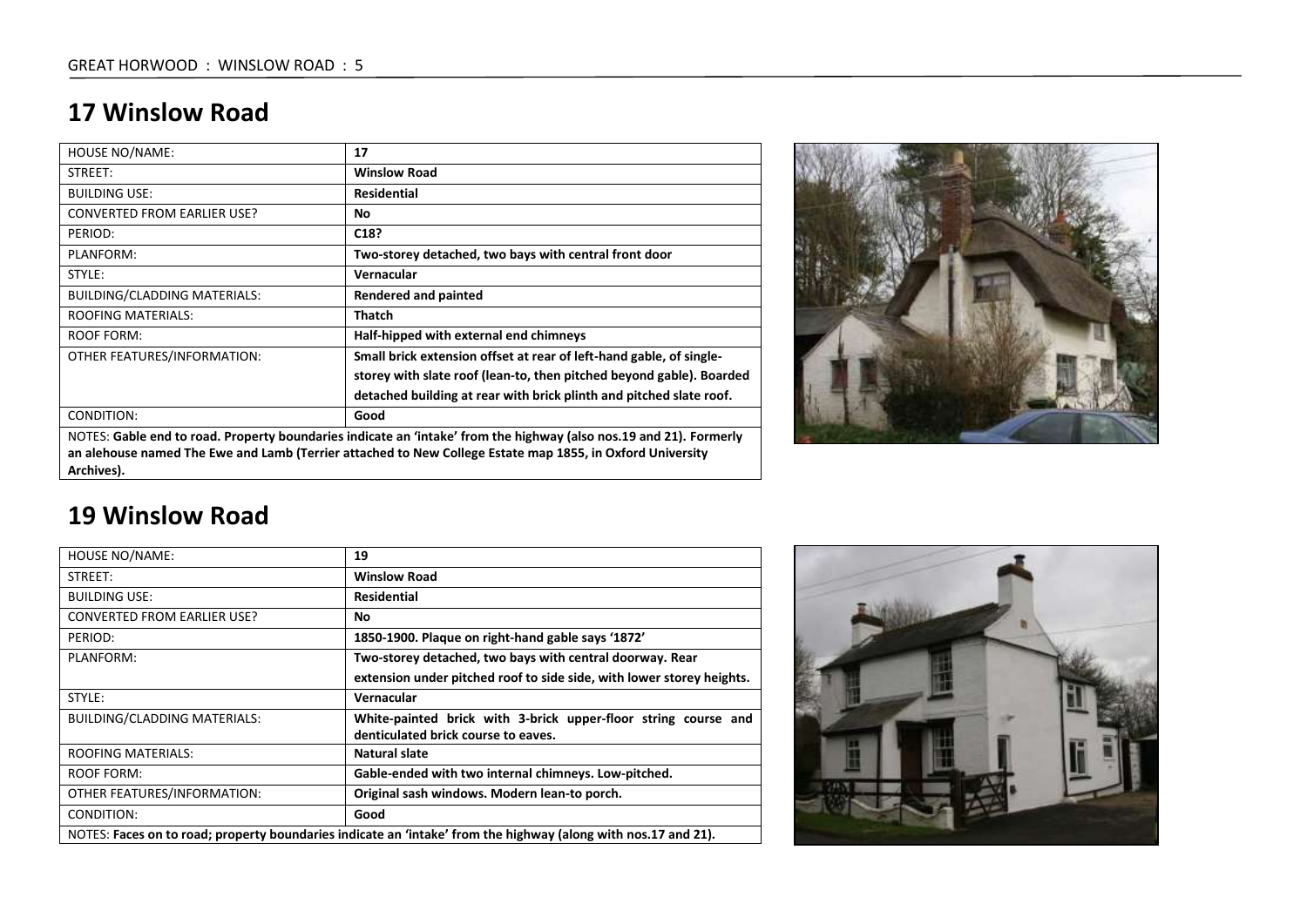#### **21 Winslow Road**

| <b>HOUSE NO/NAME:</b>                                                                                     | 21                                                                     |
|-----------------------------------------------------------------------------------------------------------|------------------------------------------------------------------------|
| STREET:                                                                                                   | <b>Winslow Road</b>                                                    |
| <b>BUILDING USE:</b>                                                                                      | Residential                                                            |
| <b>CONVERTED FROM EARLIER USE?</b>                                                                        | No.                                                                    |
| PERIOD:                                                                                                   | 1800-1850                                                              |
| PLANFORM:                                                                                                 | Two-storey detached of two bays with central doorway. In-line          |
|                                                                                                           | single-storey former agricultural building of lower build quality, now |
|                                                                                                           | integrated. Rear two-story lean-to extension with low storey heights   |
| STYLE:                                                                                                    | Vernacular                                                             |
| BUILDING/CLADDING MATERIALS:                                                                              | Rendered and painted brick, with exposed render around doorway.        |
| <b>ROOFING MATERIALS:</b>                                                                                 | Natural slate                                                          |
| <b>ROOF FORM:</b>                                                                                         | Gale-ended with internal end chimneys.                                 |
| OTHER FEATURES/INFORMATION:                                                                               |                                                                        |
| CONDITION:                                                                                                | Good                                                                   |
| NOTES: Gable end to road. Property boundaries indicate an 'intake' from the highway (also nos.17 and 19). |                                                                        |



# **The Grange Stables**

| HOUSE NO/NAME:                                                                                              | <b>The Grange Stables</b>                                                                          |
|-------------------------------------------------------------------------------------------------------------|----------------------------------------------------------------------------------------------------|
| STREET:                                                                                                     | <b>Winslow Road</b>                                                                                |
| <b>BUILDING USE:</b>                                                                                        | <b>Residential with Bed and Breakfast</b>                                                          |
| <b>CONVERTED FROM EARLIER USE?</b>                                                                          | Formerly stables and other outbuildings to The Grange, no.2                                        |
| PERIOD:                                                                                                     | 1800-1850                                                                                          |
| PLANFORM:                                                                                                   | Converted two-storey detached outbuilding. Originally three loose                                  |
|                                                                                                             | boxes with stairs to hay loft. Lean-to single-storey at right in two                               |
|                                                                                                             | sections with differing pitches. Further lean-to at left                                           |
| STYLE:                                                                                                      | Vernacular                                                                                         |
| BUILDING/CLADDING MATERIALS:                                                                                | Red brick stretchers and vitrified headers, Flemish bond. Lean-to at<br>right has diamond-pattern. |
| <b>ROOFING MATERIALS:</b>                                                                                   | Natural slate                                                                                      |
| ROOF FORM:                                                                                                  | Hipped, no chimneys                                                                                |
| OTHER FEATURES/INFORMATION:                                                                                 |                                                                                                    |
| CONDITION:                                                                                                  | Good                                                                                               |
| NOTES: Owner informed surveyors that the building is contemporary with the extension of The Grange in 1836. |                                                                                                    |

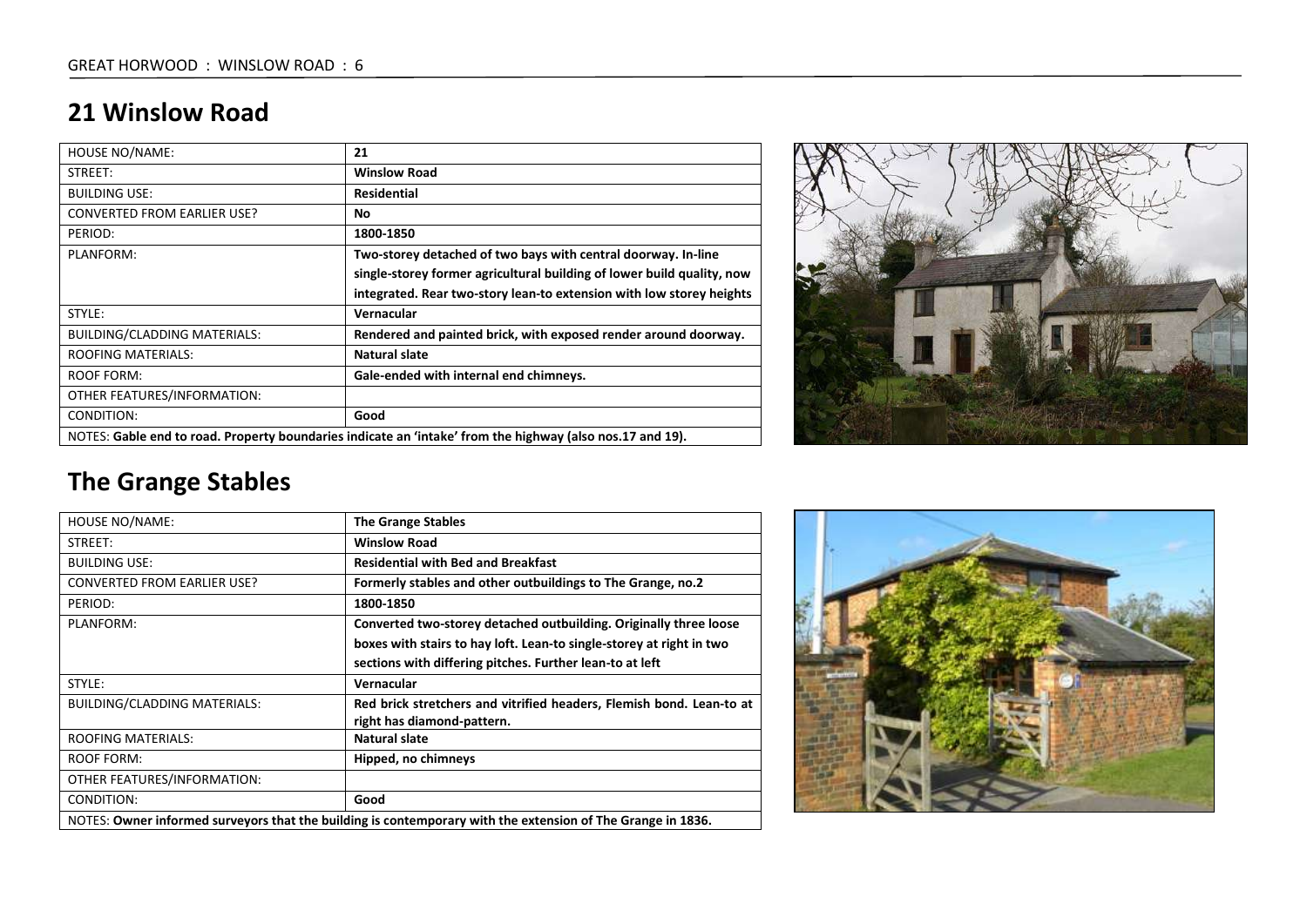## **The Grange, 2 Winslow Road**

| <b>HOUSE NO/NAME:</b>              | <b>The Grange</b>                                                                                                    |
|------------------------------------|----------------------------------------------------------------------------------------------------------------------|
| STREET:                            | 2 Winslow Road                                                                                                       |
| <b>BUILDING USE:</b>               | <b>Residential</b>                                                                                                   |
| <b>CONVERTED FROM EARLIER USE?</b> | <b>Former farmhouse</b>                                                                                              |
| PERIOD:                            | C <sub>18</sub>                                                                                                      |
| PLANFORM:                          | Four-bay detached; originally three bays with central doorway (now                                                   |
|                                    | blocked) and blank window above; right-hand bay added in 1836.                                                       |
|                                    | Lean-to at left. Two-storey flat-roofed modern extension at rear.                                                    |
| STYLE:                             | Vernacular                                                                                                           |
| BUILDING/CLADDING MATERIALS:       | Red brick stretchers and vitrified headers, Flemish bond.                                                            |
| <b>ROOFING MATERIALS:</b>          | Old red clay tiles.                                                                                                  |
| <b>ROOF FORM:</b>                  | Original 3-bay gable-ended with end chimneys; 1836 extension                                                         |
|                                    | gable-ended with external end chimney.                                                                               |
| OTHER FEATURES/INFORMATION:        | Walls to former farmyard on right have diamond-pattern brickwork.                                                    |
| CONDITION:                         | Good                                                                                                                 |
|                                    | NOTES: Some bricks on frontage marked with initials MT, AV, MB, JK. Left gable wall has '1836' in vitrified headers. |
| Listed Grade 2 (number 1213688)    |                                                                                                                      |



#### **Home Farm, 4 Winslow Road**

| HOUSE NO/NAME:                          | <b>Home Farm</b>                                                      |
|-----------------------------------------|-----------------------------------------------------------------------|
| STREET:                                 | <b>4 Winslow Road</b>                                                 |
| <b>BUILDING USE:</b>                    | <b>Farmhouse</b>                                                      |
| <b>CONVERTED FROM EARLIER USE?</b>      | No.                                                                   |
| PERIOD:                                 | C <sub>18</sub>                                                       |
| PLANFORM:                               | Two-storey detached of three bays with central doorway. Possibly      |
|                                         | older rear cross-wing visible at left, with timber sills and lintels. |
| STYLE:                                  | Vernacular with classical doorframe.                                  |
| <b>BUILDING/CLADDING MATERIALS:</b>     | Squared, coursed stone to rear wing and left gable; rubblestone to    |
|                                         | front with red-brick window surrounds.                                |
| <b>ROOFING MATERIALS:</b>               | Plain clay tiles; maybe newly re-roofed. Steeply pitched.             |
| ROOF FORM:                              | Gable-ended with internal end chimneys. Irregular roofline            |
|                                         | indicating old roof frame. Farmyard to rear, access gates to left.    |
| OTHER FEATURES/INFORMATION:             | Farmyard to rear, accessed through gates to left.                     |
| NOTES: Listed Grade 2 (number 1288934). |                                                                       |

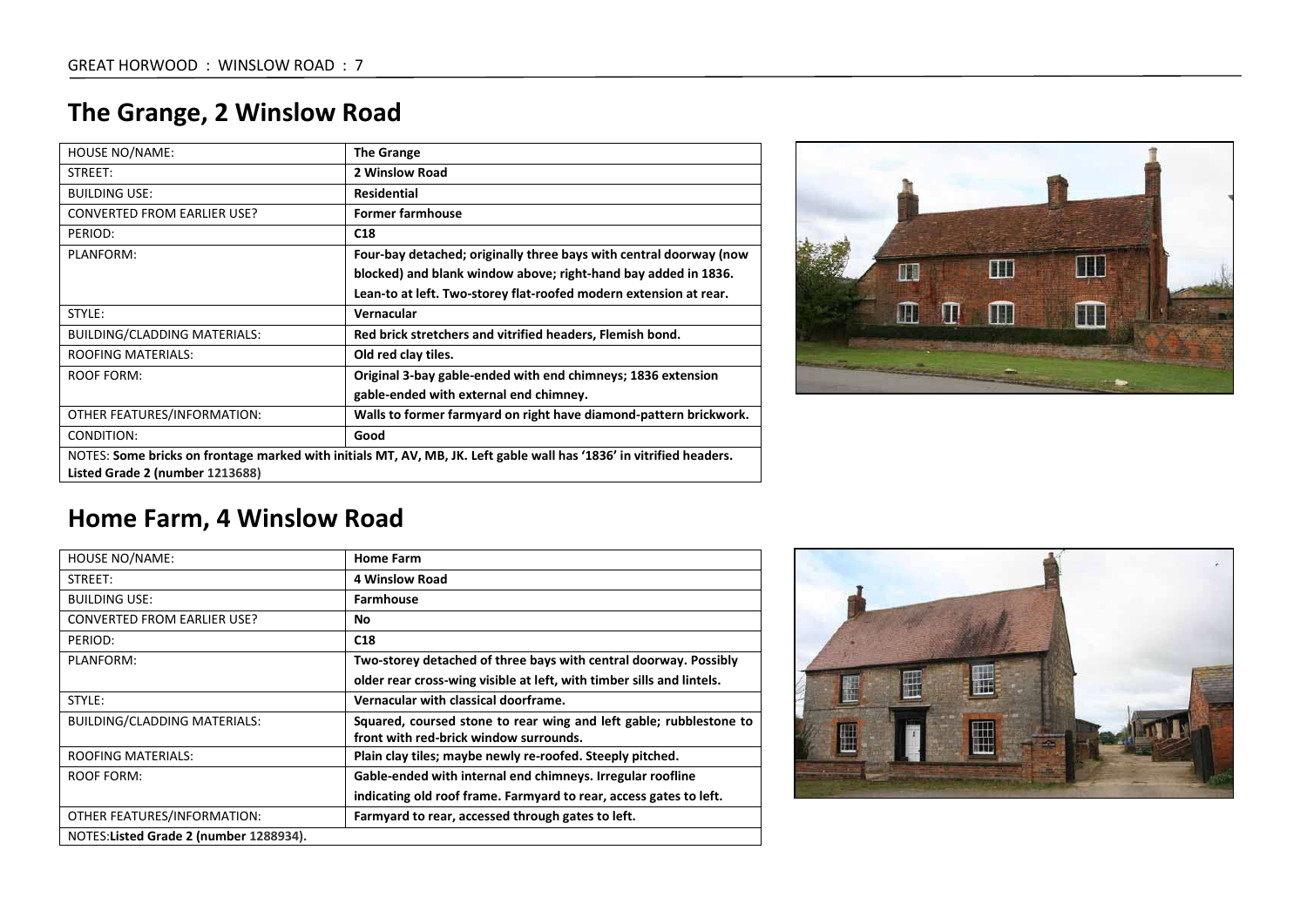## **Tudor Cottage, 6 Winslow Road**

| <b>HOUSE NO/NAME:</b>                   | <b>Tudor Cottage</b>                                                                                                                                                                                       |
|-----------------------------------------|------------------------------------------------------------------------------------------------------------------------------------------------------------------------------------------------------------|
| STREET:                                 | <b>6 Winslow Road</b>                                                                                                                                                                                      |
| <b>BUILDING USE:</b>                    | <b>Residential</b>                                                                                                                                                                                         |
| <b>CONVERTED FROM EARLIER USE?</b>      | No.                                                                                                                                                                                                        |
| PERIOD:                                 | C17                                                                                                                                                                                                        |
| PLANFORM:                               | Box frame, end terrace. Two storeys with undercroft.                                                                                                                                                       |
| STYLE:                                  | Vernacular                                                                                                                                                                                                 |
| BUILDING/CLADDING MATERIALS:            | Timber frame with irregular large rectangular panels and painted<br>brick infill on rubblestone plinth. Straight braces to front and side.<br>Some replacement timbers. Windows not in original positions. |
| <b>ROOFING MATERIALS:</b>               | Natural slate                                                                                                                                                                                              |
| ROOF FORM:                              | Gable-ended with shared chimney stack on party wall with no.8.                                                                                                                                             |
| OTHER FEATURES/INFORMATION:             | Undercroft with original window: four lights with oak mullion.                                                                                                                                             |
|                                         | Modern porch on gable end.                                                                                                                                                                                 |
| CONDITION:                              | Good                                                                                                                                                                                                       |
| NOTES: Listed Grade 2 (Number: 1213690) |                                                                                                                                                                                                            |



### **8, 10 and 14 Winslow Road**

| <b>HOUSE NO/NAME:</b>               | 8, 10 and 14                                             |
|-------------------------------------|----------------------------------------------------------|
| STREET:                             | <b>Winslow Road</b>                                      |
| <b>BUILDING USE:</b>                | <b>Residential</b>                                       |
| <b>CONVERTED FROM EARLIER USE?</b>  | <b>No</b>                                                |
| PERIOD:                             | 1850-1900                                                |
| PLANFORM:                           | <b>Terraced cottages</b>                                 |
| STYLE:                              | C19 workers' cottages                                    |
| <b>BUILDING/CLADDING MATERIALS:</b> | <b>Yellow brick</b>                                      |
| <b>ROOFING MATERIALS:</b>           | Natural slate.                                           |
| <b>ROOF FORM:</b>                   | Gable-ended with chimneys in party walls.                |
| OTHER FEATURES/INFORMATION:         | No.14 originally two cottages - blocked doorway evident. |
| CONDITION:                          | Good                                                     |
| NOTES:                              |                                                          |